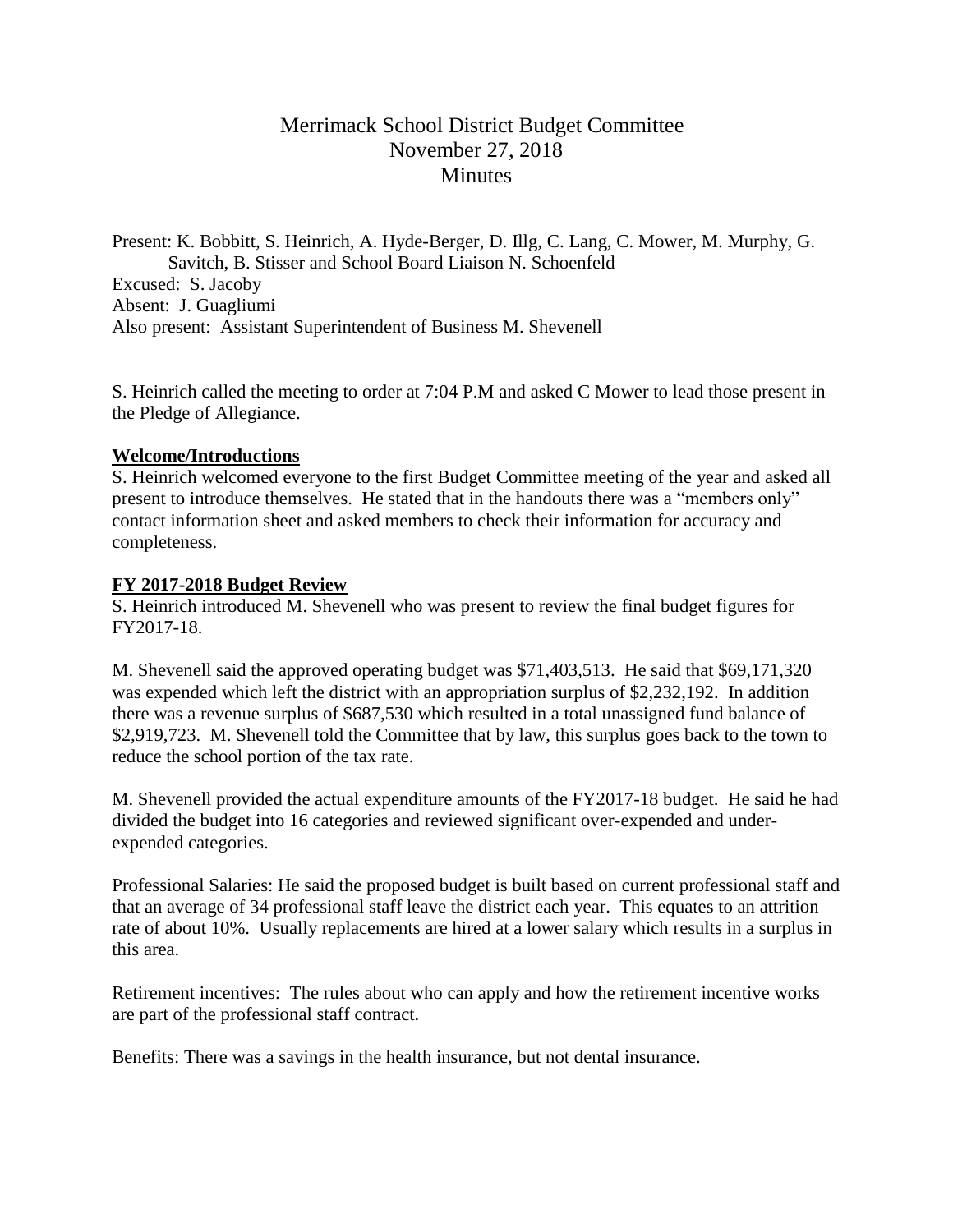Maintenance: The bat mitigation process at Mastricola Upper Elementary cost \$600,000 and was the cause of the over-expenditure in this area. The District did get a grant of \$187,000 to help defray the mitigation cost and did use some money from the Maintenance Capital Trust Fund. In addition, a grant from the state was used to pay for some security cameras at schools.

Special Services: This budget was under-expended because the District was able to provide sufficient "In-District" services rather than the more expensive "Out-Of-District Placements" for some students.

Equipment Repairs: There were fewer equipment repairs needed during this budget year that anticipated.

Transportation: The bus company, Student Transportation of America, experienced a driver shortage and was not able to provide the contracted number of buses so they provided a rebate to the District. M. Shevenell also told the Committee that staff is working with the bus drivers to develop skills in assessing mental health issues in children.

Equipment: M. Shevenell said that the District is near the end of the furniture replacement plan that was developed about 10 years ago.

Bonded Debt: M. Shevenell said that last bond payments for the Middle School will occur in FY2023-2024, which is the last of the District bonded debt. He said that the bond is regularly renegotiated to get a lower rate.

Revenue Surplus: The revenue surplus is due to the "Bat Mitigation" grant and getting more Medicaid Aid than expected.

Food Service: M. Shevenell said that Food Service is a "special revenue" fund. This department is self-supporting and keeps excess revenues which can be used to sustain the program into the future. The current Food Service fund balance is \$43,083.96.

Discussion included the following:

- All new support staff, regardless of experience, start at step one of the salary scale.
- When a bond is written for one of the Merrimack governing bodies, the bond bank looks at the total financial situation of all three.
- The water filtration system was installed over the summer and within the budgeted amount. (This expenditure is part of the current budget, not FY 2017-18.)
- Power School has proven to be successful by subjective or anecdotal evaluations.
- Retirement incentive
	- o By contract, the District must pay a maximum of 7 teacher-retirement incentives.
	- o The amount paid may vary due to the salaries of the teachers who take the incentive.
- Transportation Rebate
	- o The bus company combined some routes which led to long bus rides for some students.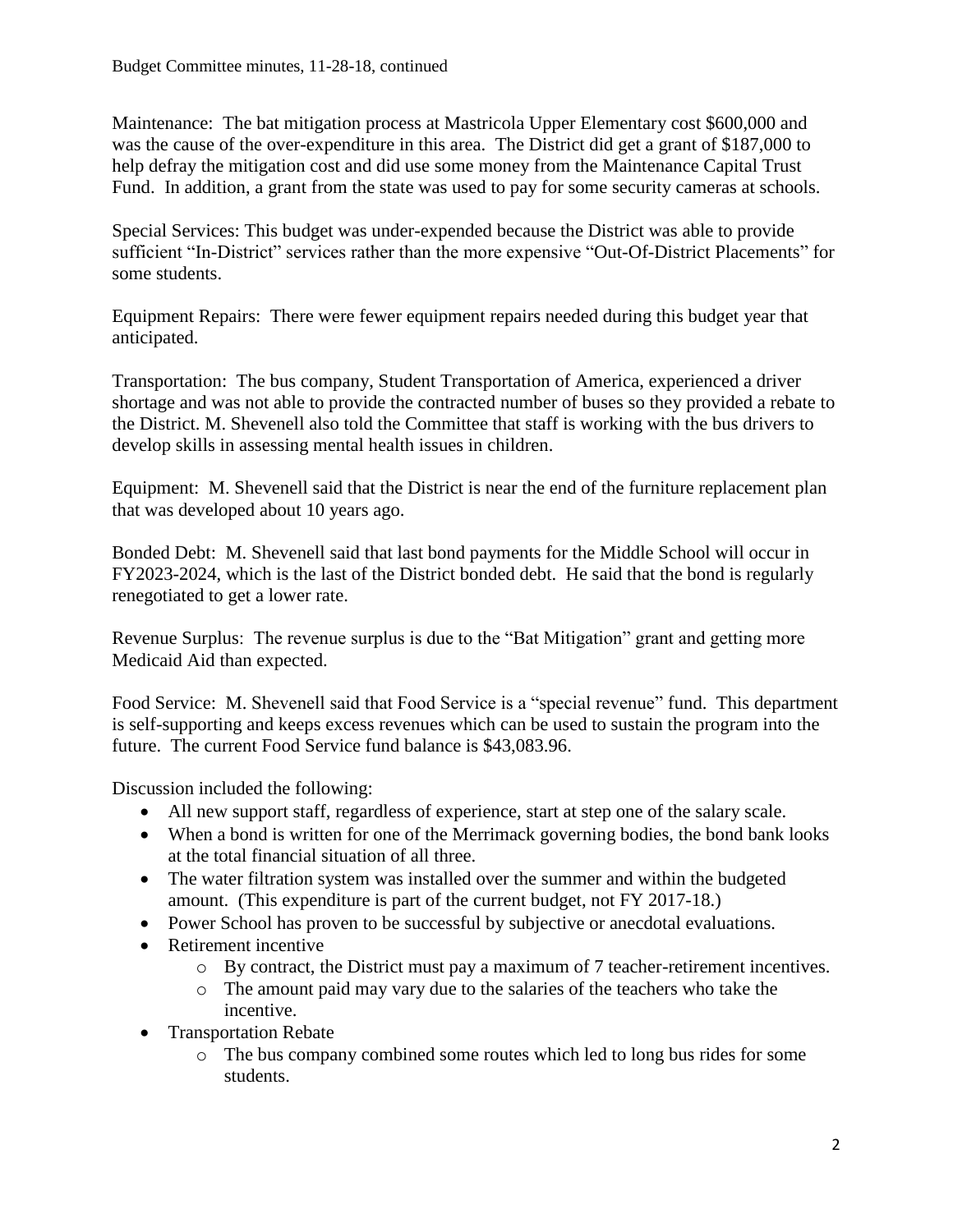- o Each year the bus numbers are reviewed and routes are configured to be as efficient and cost effective as possible.
- Red, formerly known as Brentwood, Building
	- o An engineering assessment of the building has determined that the building cannot be used without some major work.
	- o The district has contacted a certified fire engineer to get further recommendations.
	- o The School Board will be looking at whether it is more cost effective to renovate or raze and re-build.
	- $\circ$  It is unlikely that anything regarding this project will be on the ballot in the spring.

# **Proposed C.I.P. (Capital Improvement Plan)**

M. Shevenell reviewed the currently proposed C.I.P. with the Committee. Projects for the upcoming fiscal year include three boiler upgrades and paving at the Mastricola complex plus a new turf field at the high school.

Discussion included

- All boilers in the district now run on gas.
- The "Safe Routes to Schools" partnership is effectively over.
- Turf Field
	- o The life of a turf field is 15 years.
	- o A maintenance contract for the field is cheaper than the district purchasing the maintenance equipment and doing field maintenance itself.
	- o The School Board wants this to be a warrant article rather than part of the operating budget.
	- o A turf field would increase the availability of the field for practices and other sports.
	- o The high school soccer teams do not have a "home field."

# **FY2019-20 Budget**

# **Budget Book Pick up**

M. Shevenell told the Committee that their Budget Books will be available at the School District offices after December 5<sup>th</sup>.

S. Heinrich told the members that they will need to sign for the budget book when it is picked up at the Superintendent's Office.

### **Liaison Request Form**

S. Heinrich explained that the Committee creates liaison teams of 2 or more members, led by an experienced member, to visit with department heads and learn about the department's budget. Each member usually has two liaison assignments. He told members that there was a liaison request form in the meeting packet on which members should fill in and return after listing their liaison preferences.